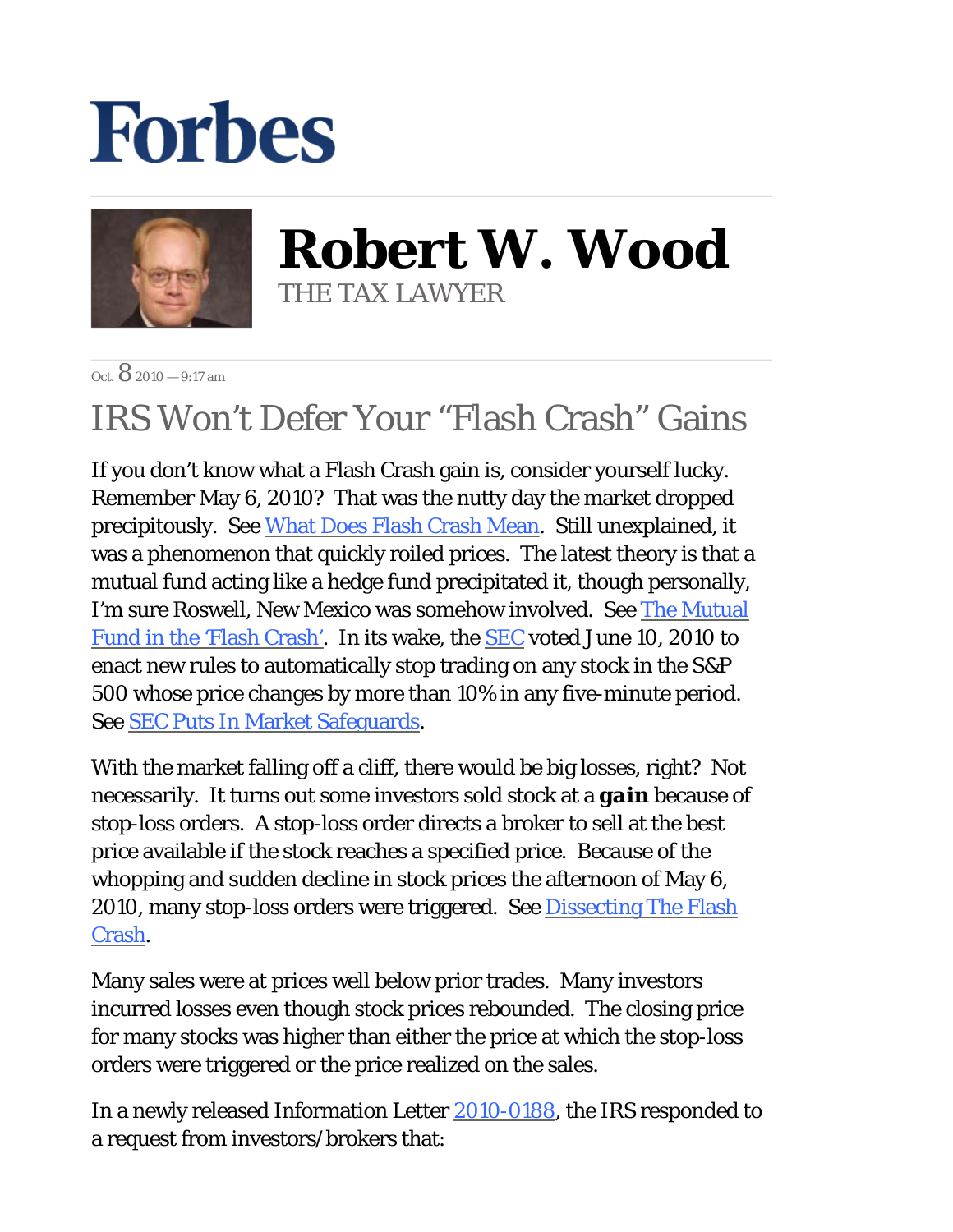- 1. Investors should be allowed to reinvest in the stock they sold;
- The replacement stock should be given the same basis as the stock they originally held; and 2.
- 3. Investors should be excused from recognizing gain.

Appealing as this sounds, the IRS says it doesn't have the authority!

Maybe this makes you think of wash sales, where you sell stock to trigger a loss, and then buy it back. But this is the flip side of a wash sale, and it turns out there's nothing in the tax law to allow you to defer any such gains. In the Notice, the IRS agrees that the wash sale rule of Code Section 1091 can prevent you from recognizing a *loss*.

**Loss Example:** Ivan Investor bought 1,000 shares of Biggie stock at \$70 at market opening on May 6, 2010, and placed a stop-loss order at \$66.50 (5% below the cost of the stock). When the stock declined to \$66.50, Ivan's stop-loss order became a market order. It was executed at \$61.00, the best available price. The sale resulted in a loss of \$9 per share. If within 30 days (before or after the sale), Ivan purchased Biggie stock, the wash sale rules would limit or deny deduction of the loss. The amount of the disallowed loss would be reflected in Ivan's basis in the Biggie stock.

But gains are different, says the IRS.

**Gain Example:** Iris Investor purchased Smallco stock on July 20, 2009 for \$40 per share. Iris placed a stop-loss order at \$66.50 (5% below the closing market price of the stock on May 5, 2010). During the flash crash, Iris's stop-loss order was triggered, and her Smallco stock was sold at \$66.50 per share. She realized a gain of \$26.50 per share. Iris must recognize her gain, even if she bought her shares back the next day.

**Other Ideas?** There are other non-recognition provisions in the tax code, of course. They include the like-kind exchange rules of Code Section 1031 and the involuntary conversion rules of Code Section 1033. See Ten Things to Know About 1031 Exchanges. Unfortunately, none of these rules apply here, said the IRS.